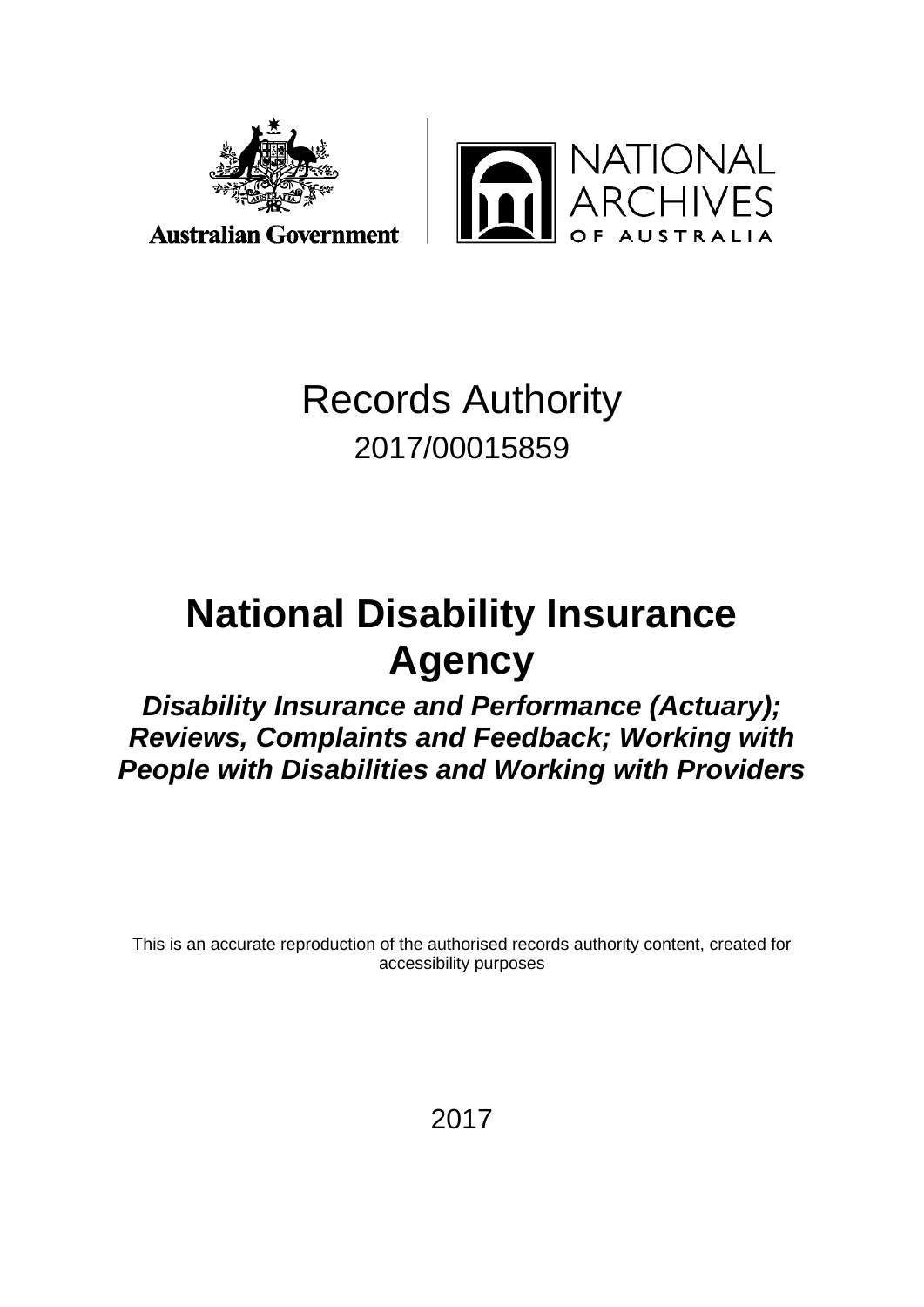

© Commonwealth of Australia (National Archives of Australia) 2017

#### **Copyright**

This product, excluding the National Archives of Australia logo, Commonwealth Coat of Arms or registered trademark, has been licensed under a Creative Commons Attribution-Non-Commercial (CC-BY-NC) Version 4.0 International Licence. You may share, copy, redistribute, remix, transform and build upon this work for non-commercial purposes only. However, you must attribute the National Archives of Australia as the copyright holder of the original work, include the attribution as set out below and indicate if changes were made. The full terms and conditions of this licence are available at [www.creativecommons.org](http://www.creativecommons.org/)**.**

#### **Attribution**

This records authority is licenced by the Commonwealth of Australia (National Archives of Australia) under a Creative Commons Attribution-Non-Commercial (CC-BY-NC) Version 4.0 International Licence. The original version can be found [on our website](http://www.naa.gov.au/)**.**

#### **Accessibility**

This is an accurate reproduction of the authorised records authority content, created for accessibility purposes.

#### **Contact Us**

Enquiries relating to copyright or accessibility should be emailed to [recordkeeping@naa.gov.au](mailto:recordkeeping@naa.gov.au)**.**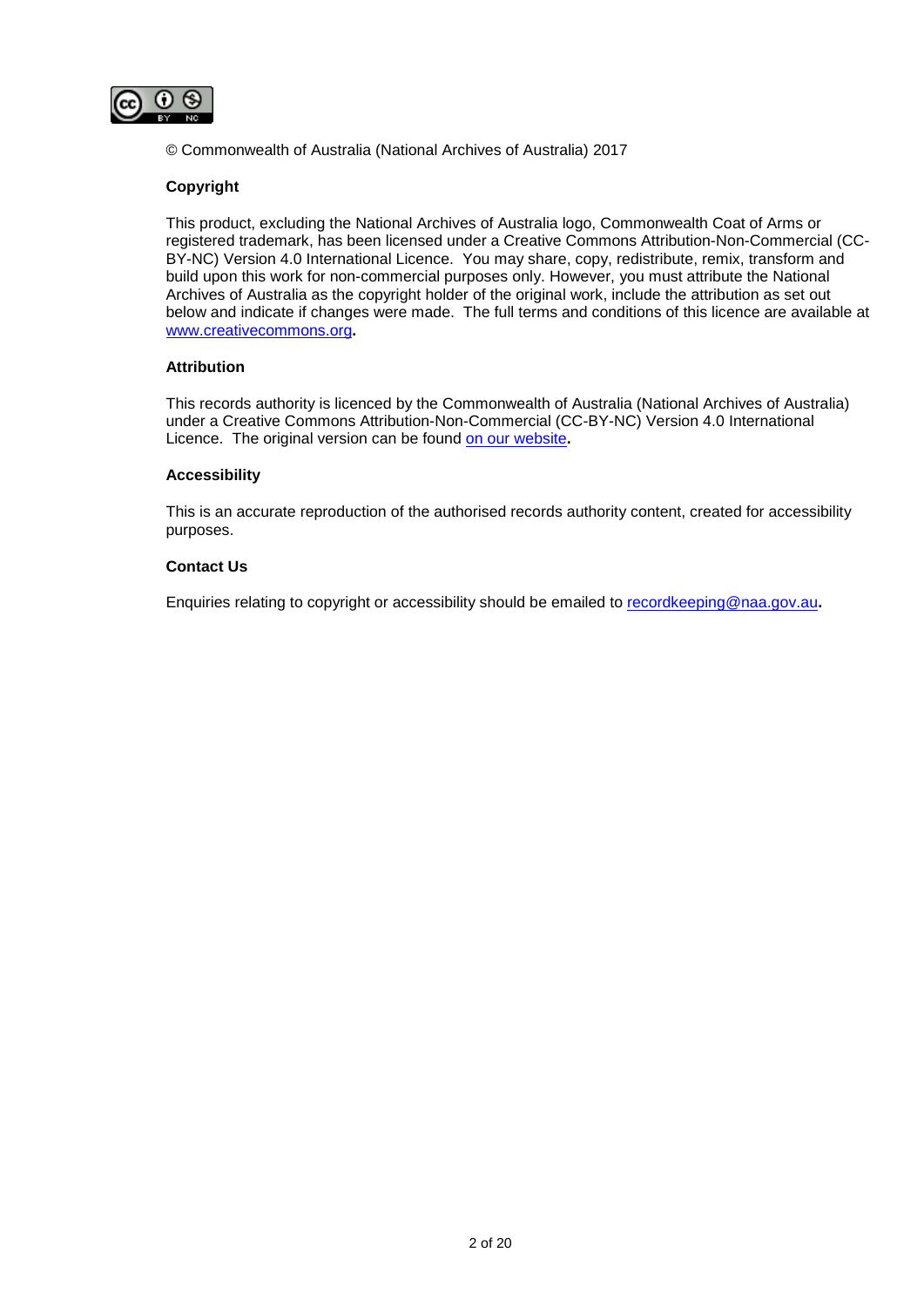### **CONTENTS**

| DISABILITY INSURANCE AND PERFORMANCE (ACTUARY) __________________7 |    |
|--------------------------------------------------------------------|----|
|                                                                    | 10 |
|                                                                    |    |
|                                                                    | 18 |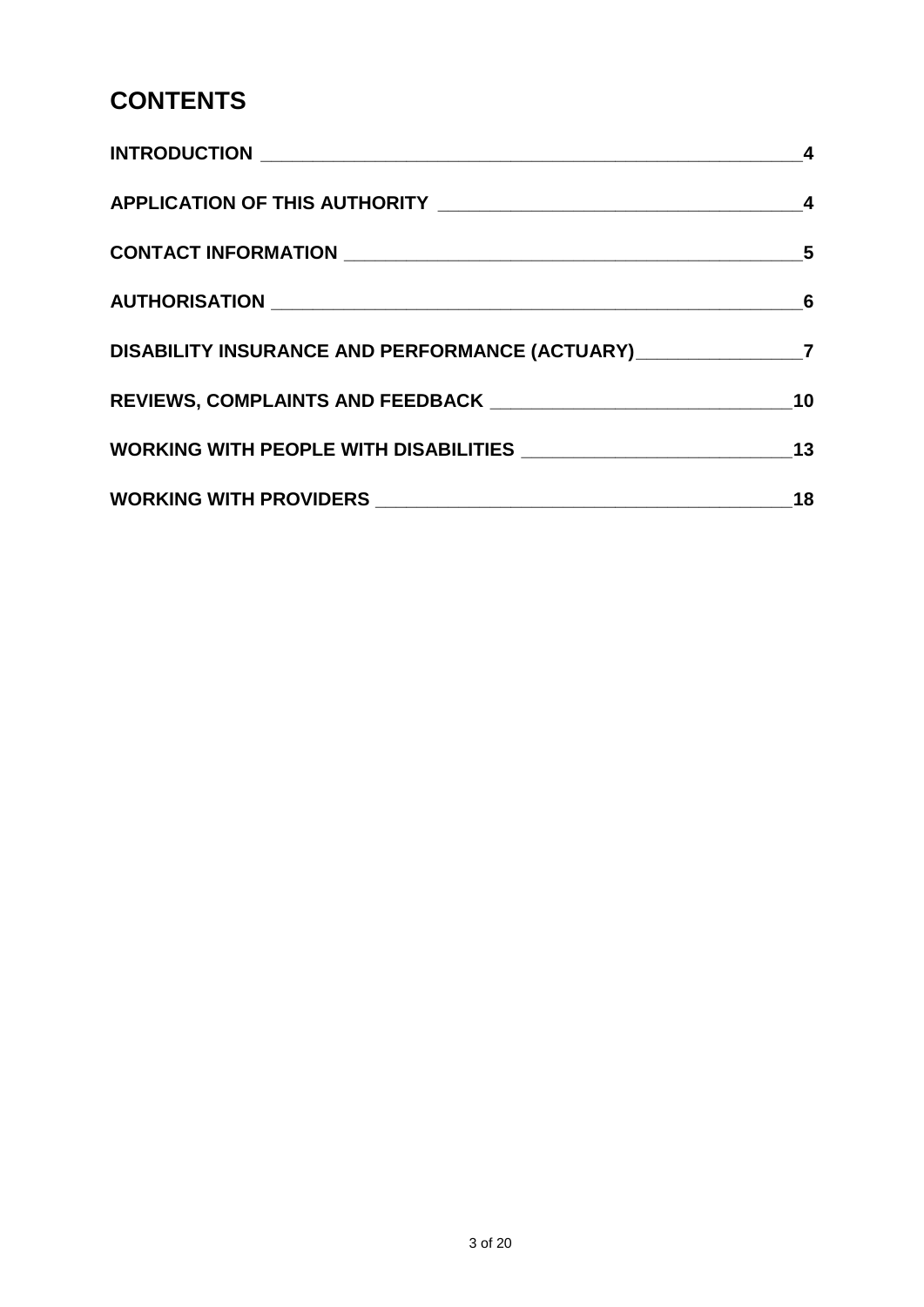#### <span id="page-3-0"></span>**INTRODUCTION**

The National Disability Insurance Agency (NDIA) and the National Archives of Australia have developed this records authority to set out the requirements for keeping or destroying records for the core business areas of Disability Insurance and Performance (Actuary), Reviews, Complaints and Feedback, Working with People with Disabilities and Working with Providers. It represents a significant commitment on behalf of NDIA to understand, create and manage the records of its activities.

This authority is based on the identification and analysis of the business of NDIA. It takes into account NDIA's legal and organisational information management requirements, and the interests of stakeholders, NDIA and the National Archives of Australia.

The authority sets out those records that need to be retained as national archives and specifies the minimum length of time that temporary records need to be kept. This authority gives NDIA permission under the *Archives Act 1983*, for the destruction of the temporary records described after the minimum retention period has expired. Retention periods for these temporary records are based on: an assessment of business needs; broader organisational accountability requirements; and community expectations, and are approved by the National Archives of Australia on the basis of information provided by NDIA.

As changes in circumstances may affect future information management requirements, the periodic review of this authority is recommended. All amendments must be approved by the National Archives.

### <span id="page-3-1"></span>**APPLICATION OF THIS AUTHORITY**

- 1. This authority is to be used to determine how long records must be kept. Records are matched to the relevant core business and records class in the authority:
	- Where the minimum retention period has expired and the records are not needed for NDIA business they should be destroyed as authorised in this authority;
	- Records that have not reached the minimum retention period must be kept until they do; and
	- Records that are identified as 'retain as national archives' (RNA) are to be transferred to the National Archives of Australia for preservation.
- 2. This authority should be used in conjunction with general records authorities such as:
	- the Administrative Functions Disposal Authority (AFDA) and/or AFDA Express issued by the National Archives to cover business processes and records common to Australian Government agencies;
	- General Records Authority 24 Records Relating to Data Matching Exercises; and
	- General Records Authority 31 for source (including original) records that have been copied, converted or migrated.
- 3. The Normal Administrative Practice (NAP) provision of the *Archives Act 1983* gives agencies permission to destroy certain records without formal authorisation. This usually occurs where records are duplicated, facilitative or for short-term use only. NAP does not replace arrangements agreed to in this authority but can be used as a tool to assist in identifying records for destruction together with an agency's records authority or authorities, and with AFDA Express. The National Archives recommends that agencies develop and implement a NAP policy. Advice and guidance on destroying records as a normal administrative practice and on how to develop an agency NAP policy is available from the National Archives' website at [www.naa.gov.au](http://www.naa.gov.au/)**.**
- 4. Records that are reasonably likely to be needed as evidence in a current or future judicial proceeding or are subject to a request for access under the *Archives Act 1983*, the *Freedom of Information Act 1982* or any other relevant act must not be destroyed until the action has been completed.
- 5. Records subject to a disposal freeze must not be destroyed until the freeze has been lifted. Further information about disposal freezes and whether they affect the application of this authority is available from the National Archives website at [www.naa.gov.au](http://www.naa.gov.au/)**.**
- 6. Where the method of recording information changes (for example from a manual system to an electronic system, or when information is migrated from one system to a new system) this authority can still be applied, providing the records document the same core business. The information must be accessible for the period of time prescribed in this authority. The NDIA will need to maintain continuing access to the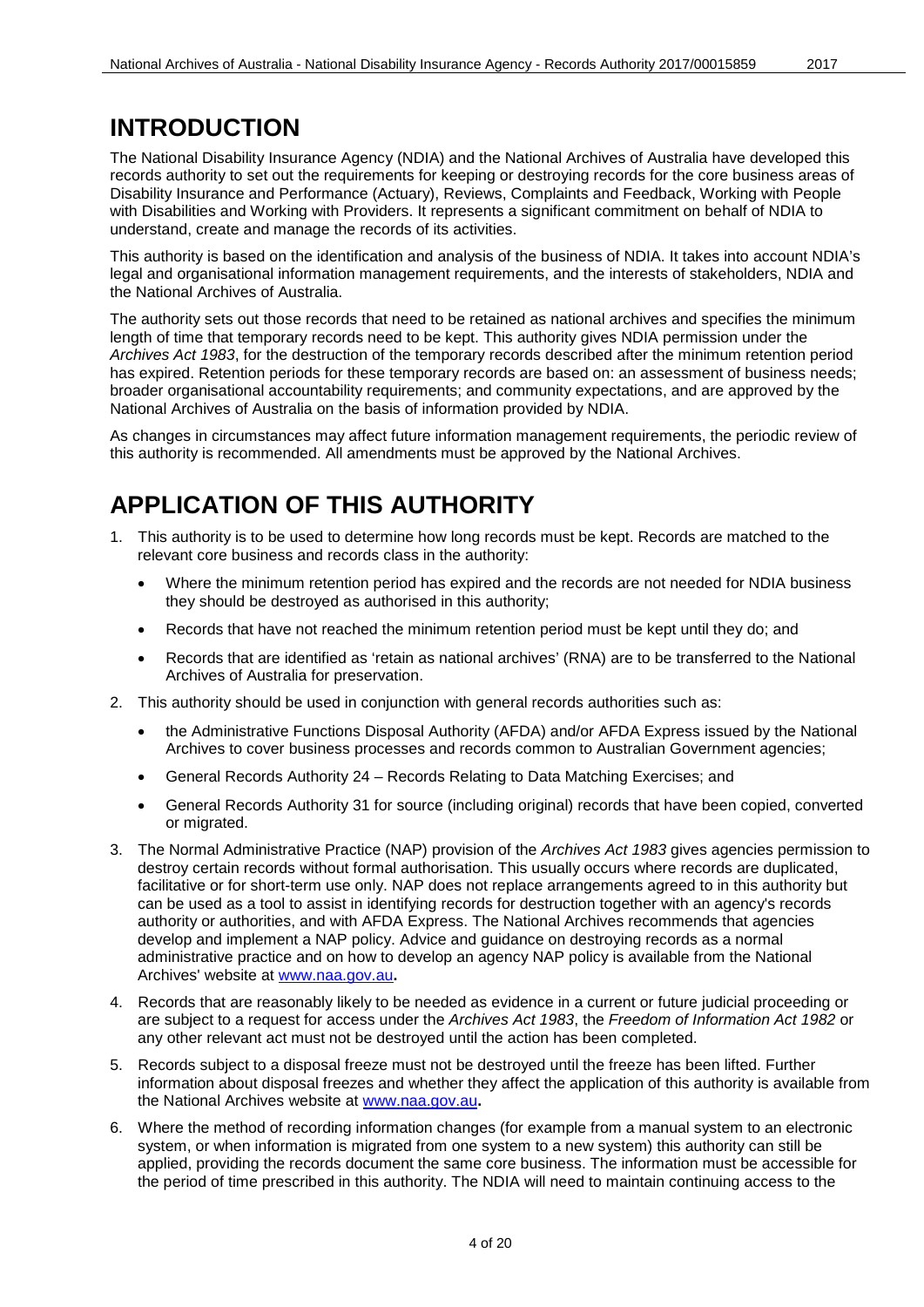information, including digital information, for the periods prescribed in this records authority or until the information is transferred into the custody of the National Archives.

- 7. In general, retention requirements indicate a minimum period for retention. The NDIA may extend minimum retention periods if it considers that there is an administrative need to do so, without further reference to the National Archives. Where NDIA believes that its accountability will be substantially compromised because a retention period or periods are not adequate, it should contact the National Archives for review of the retention period.
- 8. Records coming within 'retain as national archives' classes in this authority have been determined to be part of the archival resources of the Commonwealth under Section 3C of the Archives Act 1983. The determination of Commonwealth records as archival resources of the Commonwealth obliges agencies to transfer the records to the National Archives when they cease to be current and, in any event, within 15 years of the records coming into existence, under Section 27 of the *Archives Act 1983*.
- 9. Records in the care of agencies must be appropriately stored, managed and preserved. Agencies need to meet this obligation to ensure that the records remain authentic and accessible over time. Under Section 31 of the *Archives Act 1983*, access arrangements are required for records that become available for public access including those records that remain in NDIA's custody.
- 10. Appropriate arrangements should be made with the National Archives when records are to be transferred into custody. The National Archives accepts for transfer only those records designated as 'retain as national archives'.
- 11. Advice on how to use this authority is available from the NDIA information manager. If there are problems with the application of the authority that cannot be resolved, please contact the National Archives.

### <span id="page-4-0"></span>**CONTACT INFORMATION**

For assistance with this authority or for advice on other information management matters, please contact National Archives' [Agency Service Centre](http://reftracker.naa.gov.au/reft000.aspx?pmi=jpGkKEm4vT)**.**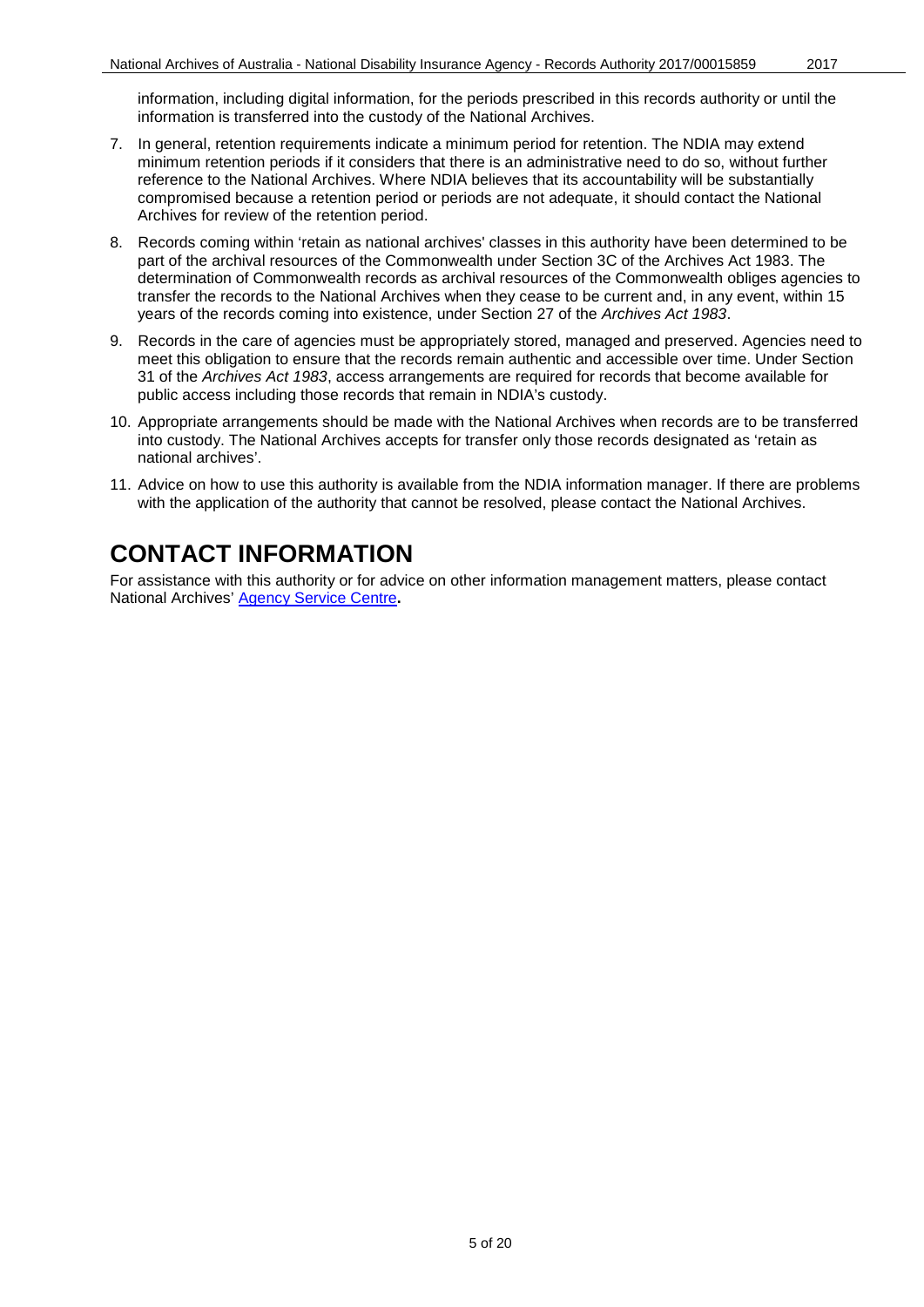#### <span id="page-5-0"></span>**AUTHORISATION**

#### **RECORDS AUTHORITY 2017/00015859**

**Person to whom notice of authorisation is given:**

David Bowen Chief Executive Officer Level 1, 43-45 Brougham Street Geelong Victoria

| <b>Purpose:</b>     | Authorises arrangements for the disposal of records in accordance with<br>Section 24(2)(b) of the Archives Act 1983                                                                              |
|---------------------|--------------------------------------------------------------------------------------------------------------------------------------------------------------------------------------------------|
|                     | Determines records classed as 'Retain as national archives' in this<br>records authority to be part of the archival resources of the<br>Commonwealth under section 3C of the Archives Act 1983.  |
|                     |                                                                                                                                                                                                  |
| <b>Application:</b> | All core business records relating to Disability Insurance and<br>Performance (actuary); Reviews, Complaints and Feedback; Working<br>With People With Disabilities; and Working With Providers. |
|                     |                                                                                                                                                                                                  |

This authority gives permission for the destruction, retention or transfer to the National Archives of Australia of the records described. This authority will apply only with the consent of the agency currently responsible for the business documented in the records described.

#### Authorising Officer **Contract Contract Contract Contract Contract Contract Contract Contract Contract Contract Contract Contract Contract Contract Contract Contract Contract Contract Contract Contract Contract Contract Con**

Teressa Ward Assistant Director-General National Archives of Australia 22 August 2017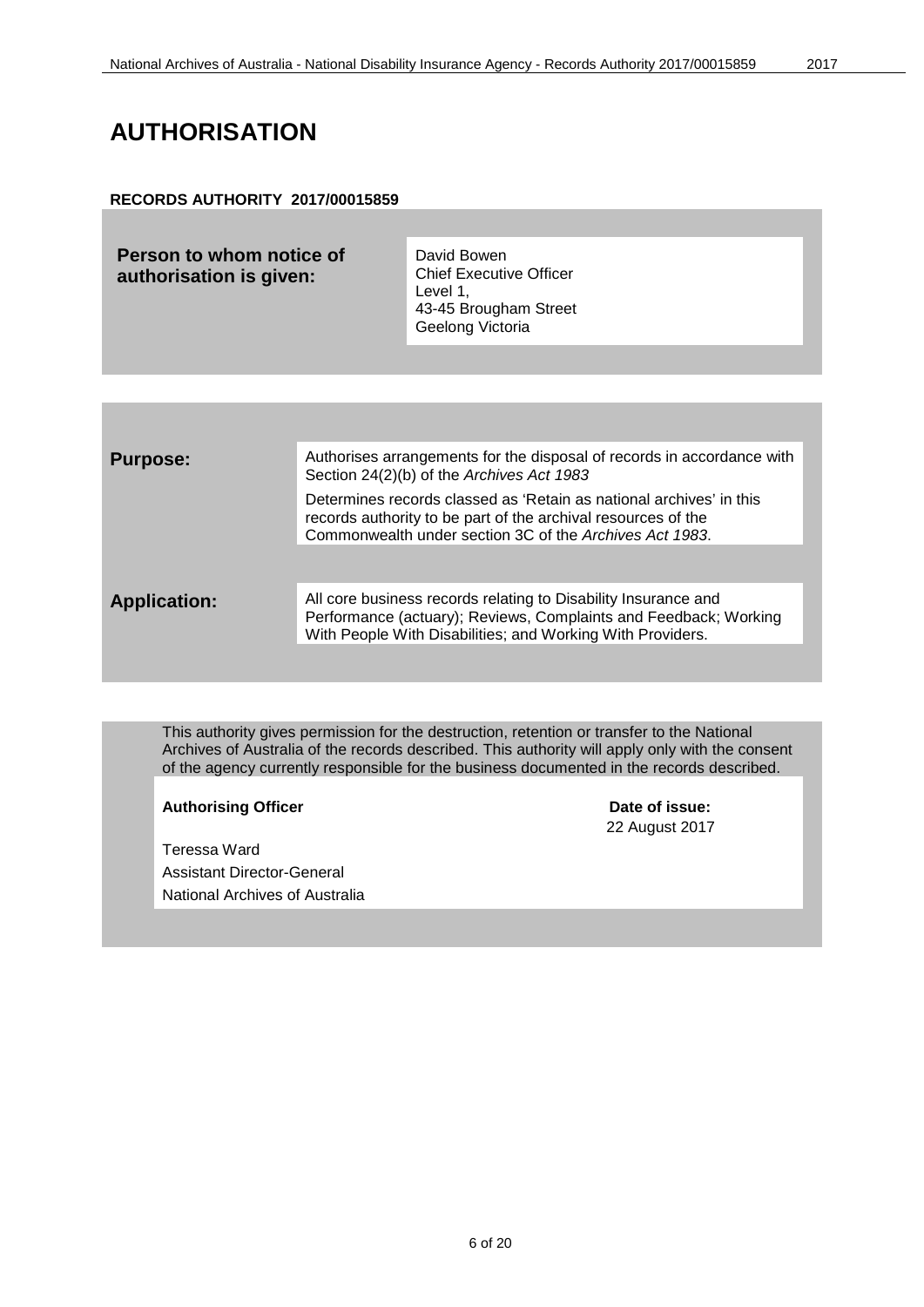### <span id="page-6-0"></span>**DISABILITY INSURANCE AND PERFORMANCE (ACTUARY)**

The core business of managing the financial sustainability of the National Disability Insurance Scheme (NDIS) is based on social insurance principles that promote choice and control, as well as equal and active participation of people with disability in the scheme. It is informed by actuarial analysis using mathematical and statistical methods to manage risks to the financial sustainability of the NDIS for the provision for individualised funding of supports and services.

The core activities include:

- developing, implementing and reviewing policies, strategies, plans and programs related to the NDIS;
- collecting, analysing and managing data;
- compliance, monitoring and investigating outcomes according to performance frameworks;
- financial and data analysis;
- projecting estimates of future costs and liabilities;
- providing internal and external information sessions about the development of disability insurance reference packages using actuarial insurance principles;
- developing reference packages to benchmark reasonable and necessary costs for participants with similar characteristics;
- defining and developing modelling schemes;
- analysis, quantifying and forecasting risk;
- monitoring and reporting to governments, the NDIS Board and Advisory Council about the progress and viability of the scheme, including the Sustainability Quarterly Report to the Council of Australian Governments Disability Reform Council; and
- testing the NDIS performance.

The performance of the core business is supported by **general activities** such as:

- giving and receiving advice;
- liaising with stakeholders;
- managing committees and meetings;
- planning;
- developing procedures;
- reviewing and evaluating; and
- making arrangements.

*Cross references to other areas of this records authority*

*For feedback or complaints, use REVIEWS, COMPLAINTS AND FEEDBACK.*

*Cross references to AFDA Express records authority*

*For media releases and statements, use COMMUNITY RELATIONS.* 

*For addresses by Portfolio Ministers, agency heads, the Scheme Actuary and releases by the Minister, use COMMUNITY RELATIONS or GOVERNMENT RELATIONS.*

*For input into the development of legislation and legislative instruments, use GOVERNMENT RELATIONS or STRATEGIC MANAGEMENT.* 

*For payments related to the NDIS, use FINANCIAL MANAGEMENT.*

*For internal and external audits, use STRATEGIC MANAGEMENT.*

*Cross references to other records authorities*

*For the appointment of the Scheme Actuary, use GOVERNING BODIES.*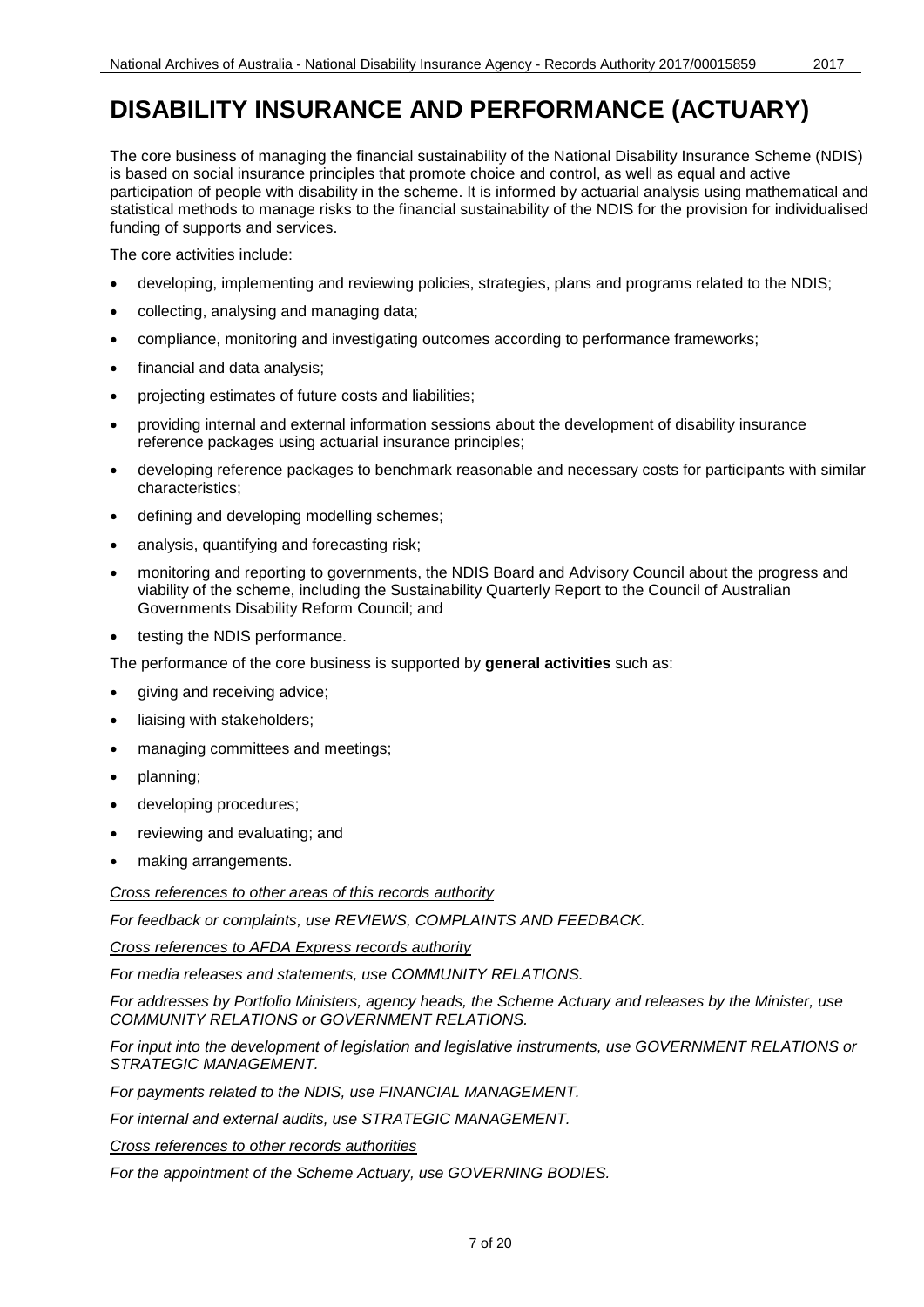### **DISABILITY INSURANCE AND PERFORMANCE (ACTUARY)**

*For reports and recommendations provided by the Scheme Actuary or Reviewing Actuary to the NDIS Board use GOVERNING BODIES.*

| <b>Class no</b> | <b>Description of records</b>                                                                                                                                                                                                                                                                                                                                                                                                                                 | <b>Disposal action</b> |
|-----------------|---------------------------------------------------------------------------------------------------------------------------------------------------------------------------------------------------------------------------------------------------------------------------------------------------------------------------------------------------------------------------------------------------------------------------------------------------------------|------------------------|
| 62260           | Records documenting:                                                                                                                                                                                                                                                                                                                                                                                                                                          | Retain as national     |
|                 | advice, reports and briefings provided to governments and other<br>bodies related to actuarial insurance assessment of future liabilities<br>or recording a high level of public interest or controversy resulting<br>in changes to service, supports and eligibility for the NDIS. Includes<br>the Quarterly and Annual Reporting on the Sustainability of the<br>NDIS and the scheme's strategic economic performance and future<br>and supporting records; | archives               |
|                 | developing and reviewing policies for significant disability support<br>$\bullet$<br>programs, support frameworks and strategies related to the<br>financial sustainability of the NDIS, and implementation of the<br>intergovernmental agreements with the States and Territories.<br>Include final research and implementation reports;                                                                                                                     |                        |
|                 | finalised standards and benchmarks, including data dictionary,<br>$\bullet$<br>ontology and metadata definitions. Includes research, defining<br>requirements and related terms and conditions for eligibility, such<br>as disability type;                                                                                                                                                                                                                   |                        |
|                 | research datasets providing longitudinal statistical analysis<br>٠<br>capability to enable refinement of the Scheme's reference<br>packages such as benchmarking costs for participants with similar<br>characteristics and to assist with economic forecasts for people<br>with a disability. Includes information about data fields such as data<br>dictionaries;                                                                                           |                        |
|                 | final reference packages designed to enable monitoring of the<br>$\bullet$<br>financial viability of the scheme;                                                                                                                                                                                                                                                                                                                                              |                        |
|                 | the development of reference packages. Includes research and<br>$\bullet$<br>statistical analysis using data modelling derived from specific<br>datasets, reference calculators and estimator tools;                                                                                                                                                                                                                                                          |                        |
|                 | high-level internal committees such as the Sustainability<br>$\bullet$<br>Committee of the Board, Data Management Committee and<br>external committees and working groups where the agency is the<br>lead organisation, is the Commonwealth's main representative,<br>provides the chair or secretariat or plays a leading role;                                                                                                                              |                        |
|                 | high-level reviews of the core business. Includes final review<br>٠<br>reports, significant drafts, recommendations, stakeholder<br>consultations, submissions and supporting research;                                                                                                                                                                                                                                                                       |                        |
|                 | master version of agency publications;<br>٠                                                                                                                                                                                                                                                                                                                                                                                                                   |                        |
|                 | high-level advice and liaison provided to or received from major<br>$\bullet$<br>stakeholders. Includes final version of formal advice, submissions<br>and supporting research and briefs; and                                                                                                                                                                                                                                                                |                        |
|                 | final versions of intergovernmental and other high-level<br>٠<br>agreements, such as bilateral agreements and memorandums of<br>understanding with states, territories and financial institutions,<br>including those establishing principles, processes and<br>responsibilities.                                                                                                                                                                             |                        |
|                 |                                                                                                                                                                                                                                                                                                                                                                                                                                                               |                        |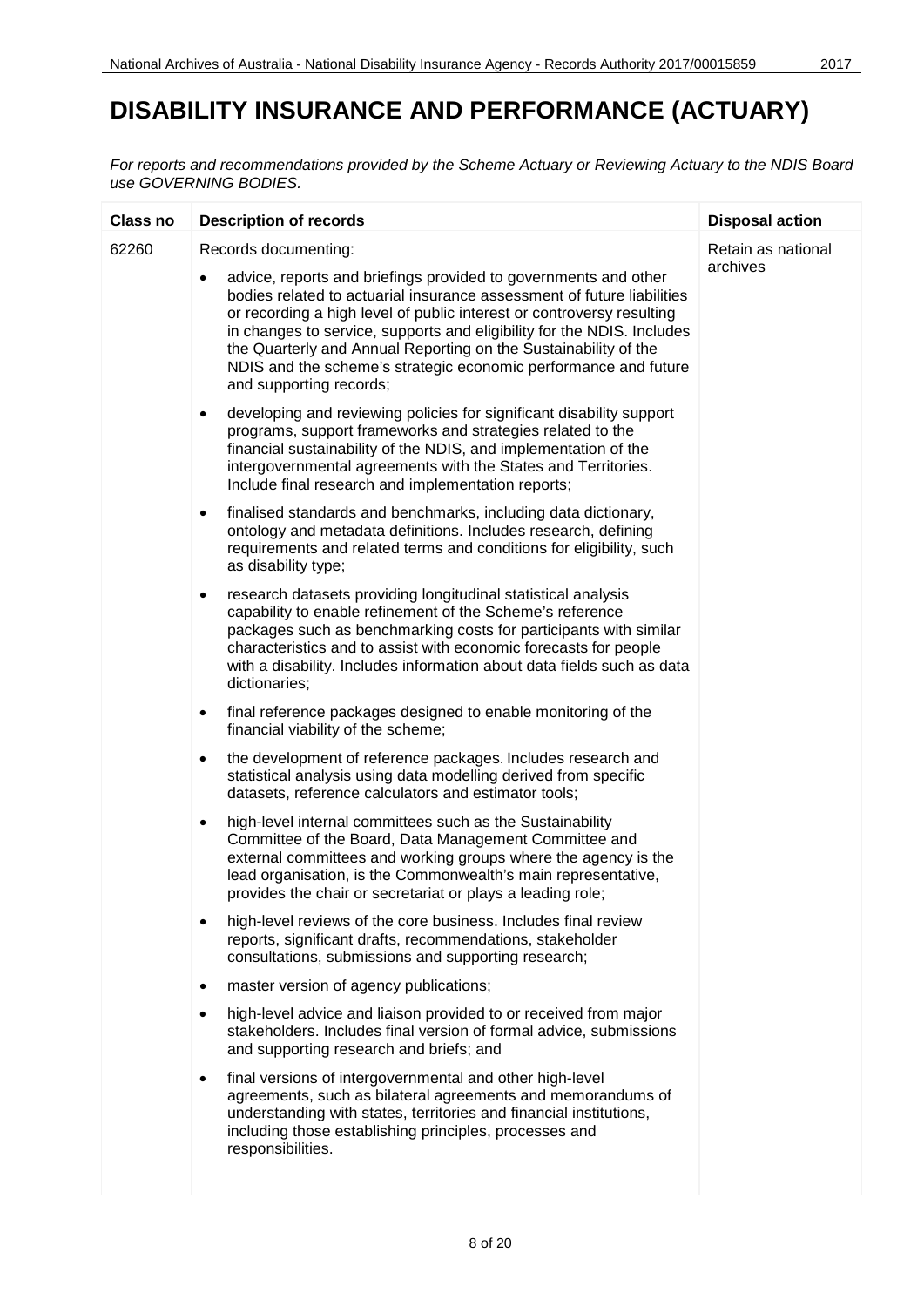## **DISABILITY INSURANCE AND PERFORMANCE (ACTUARY)**

| <b>Class no</b> | <b>Description of records</b>                                                                                                                                                                                                                                              | <b>Disposal action</b>                        |
|-----------------|----------------------------------------------------------------------------------------------------------------------------------------------------------------------------------------------------------------------------------------------------------------------------|-----------------------------------------------|
| 62261           | Records documenting:                                                                                                                                                                                                                                                       | Destroy 10 years<br>after action<br>completed |
|                 | internal committees and meetings. Includes establishment<br>documentation, agenda, final versions of minutes, reports, briefing<br>notes and tabled papers;                                                                                                                |                                               |
|                 | briefings, minutes and reports provided to the Portfolio Minister and<br>$\bullet$<br>other stakeholders related to actuarial insurance assessment that<br>do not lead to new or significant amendment to the NDIS;                                                        |                                               |
|                 | high-level reports, including final version, drafts circulated for<br>$\bullet$<br>internal comment and stakeholder consultation and supporting<br>research that are not accepted or implemented;                                                                          |                                               |
|                 | delegations, continual monitoring and reporting including desktop<br>$\bullet$<br>reviews of participant's files and interviews with staff;                                                                                                                                |                                               |
|                 | drafts and development of modelling reference packages used by<br>$\bullet$<br>planners and staff analysing participants' support needs and<br>objectives; and                                                                                                             |                                               |
|                 | internal policies, procedures and training packages related to<br>$\bullet$<br>processes for defining and using reference packages and data<br>collection.                                                                                                                 |                                               |
| 62262           | Working papers and records documenting:                                                                                                                                                                                                                                    | Destroy 3 years after                         |
|                 | draft reports, raw research data and advice provided internally to<br>$\bullet$<br>assist with reference packages and modelling requirements;                                                                                                                              | action completed                              |
|                 | draft internal policies, programs, plans, frameworks and strategies<br>$\bullet$<br>that are circulated for comment but not accepted;                                                                                                                                      |                                               |
|                 | the extraction of data to enable the identification of gaps in the<br>$\bullet$<br>provision of support services;                                                                                                                                                          |                                               |
|                 | the development of advice and working papers related to or<br>$\bullet$<br>provided to the NDIS Board. Includes draft reports, raw research<br>data, advice, draft internal policies, programs, plans, frameworks<br>and strategies that are not endorsed or accepted; and |                                               |
|                 | preparation material of presentations to mainstream services,<br>intergovernmental agencies, non-government organisations.<br>Includes input into Ministerial addresses; and draft agendas for<br>high-level internal and external committees.                             |                                               |
| 62263           | Records documenting:                                                                                                                                                                                                                                                       | Destroy 7 years after                         |
|                 | routine operational administrative tasks; and                                                                                                                                                                                                                              | action completed                              |
|                 | Disability Insurance and Performance (Actuary) activities other than<br>those covered in classes 62260 to 62262.                                                                                                                                                           |                                               |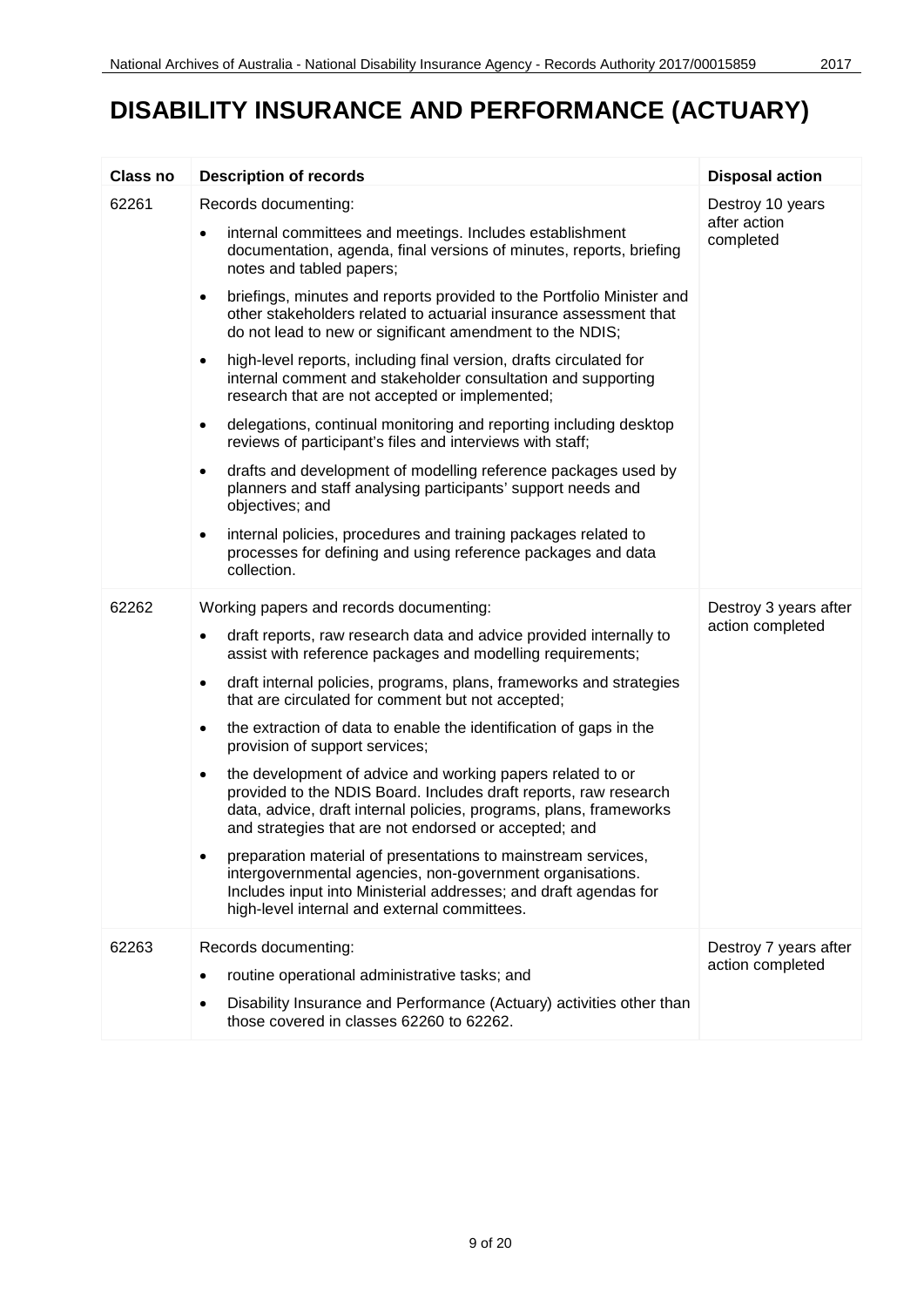### <span id="page-9-0"></span>**REVIEWS, COMPLAINTS AND FEEDBACK**

The core business of receiving, handling, escalating and responding to requests for review of internal decisions, complaints and feedback. Includes managing reviews of decisions internally and facilitating, referring and responding to reviews of decisions such as those conducted by the Administrative Appeals Tribunal.

The core activities include:

- receiving and managing agency and partner complaints and feedback;
- developing, implementing, and reviewing policies and strategies;
- reviewing decisions related to plans and the registration of support providers;
- assessing, evaluating and reviewing outcomes of decisions and referrals to external bodies such as the Administrative Appeals Tribunal and Australian Human Rights Commission; and
- education and training for the review process.

The performance of the core business is supported by **general activities** such as:

- receiving and providing advice;
- managing and participating in internal and external committees and meetings;
- identifying, assessing and managing risks;
- delegating powers and authorising actions;
- developing reports and submissions;
- planning, conducting and facilitating audits; and
- managing public enquiries.

*Cross references to AFDA Express records authority*

*For advice to the portfolio Ministers and ministerial and cabinet submissions, use GOVERNMENT RELATIONS*

*For development of new legislation and amendments to existing legislation, use GOVERNMENT RELATIONS or STRATEGIC MANAGEMENT*

*For training sessions and guidance for staff on how to manage complaints, use STAFF DEVELOPMENT*

*For data analysis that indicates overpayments and debt recovery, use FINANCIAL MANAGEMENT, LEGAL SERVICES, PERSONNEL and STRATEGIC MANAGEMENT* 

*For internal and external legal advice, correspondence with lawyers, investigations that are protected under legal and professional privilege, use LEGAL SERVICES*

*For customer service complaints and responses related general enquiries, responding to general invitations to open events, use COMMUNITY RELATIONS*

*For Allegations of misconduct of a staff member, use PERSONNEL.* 

*For significant agency-wide strategic management policies, corporate or business plans, agency performance plans, use STRATEGIC MANAGEMENT*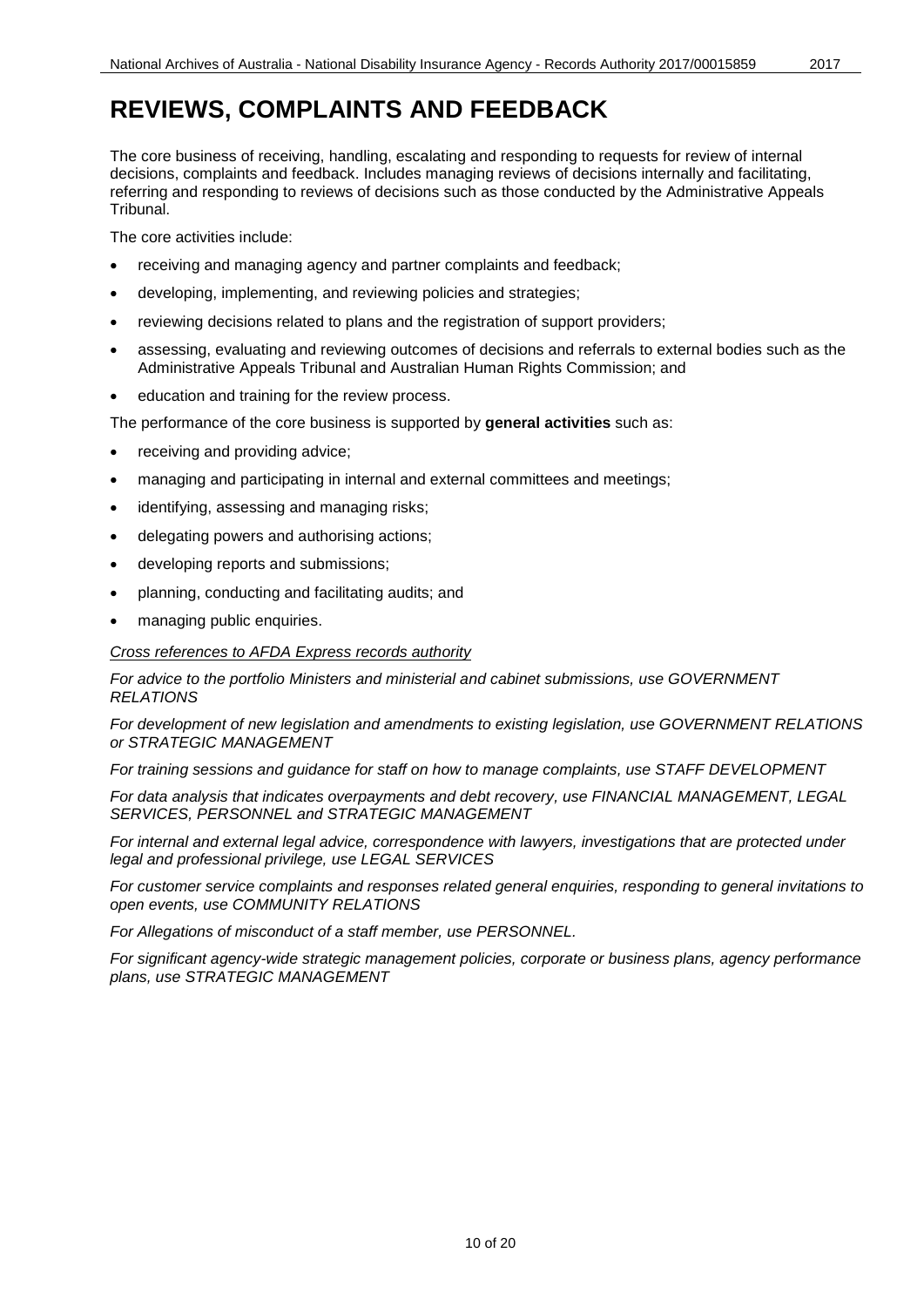### **REVIEWS, COMPLAINTS AND FEEDBACK**

| <b>Class no</b> | <b>Description of records</b>                                                                                                                                                                                                                                                                                                                                                                                                                                                                                                                                                                                                                                                                    | <b>Disposal action</b>                        |
|-----------------|--------------------------------------------------------------------------------------------------------------------------------------------------------------------------------------------------------------------------------------------------------------------------------------------------------------------------------------------------------------------------------------------------------------------------------------------------------------------------------------------------------------------------------------------------------------------------------------------------------------------------------------------------------------------------------------------------|-----------------------------------------------|
| 62264           | Records documenting:                                                                                                                                                                                                                                                                                                                                                                                                                                                                                                                                                                                                                                                                             | Retain as national                            |
|                 | developing, implementing, and reviewing policies and strategies<br>related to complaints, appeals and reviews of decisions about<br>plans for supports for people with disability. Includes major drafts,<br>and research such as interviews and feedback from people with<br>disability or their nominees, and providers of supports;                                                                                                                                                                                                                                                                                                                                                           | archives                                      |
|                 | analysis and investigations related to precedent-setting reviews of<br>$\bullet$<br>decisions where the case is referred to an external body such as<br>the Administrative Appeals Tribunal or the Australian Human<br>Rights Commission, and results in a change in policy. Includes<br>complaint, summary records, investigation records, interview<br>records, participant's plan, medical records and assessments,<br>emails and decisions by external bodies;                                                                                                                                                                                                                               |                                               |
|                 | investigation of complaints or feedback from state governments,<br>$\bullet$<br>private sector providers or partners that result in a change or<br>establishment of policy; and                                                                                                                                                                                                                                                                                                                                                                                                                                                                                                                  |                                               |
|                 | reviews, analysis and investigation of cases that set a precedent<br>$\bullet$<br>where a registration of a provider of support is revoked. Includes<br>complaint, summary records, investigation records, court<br>notifications, interview records, and notice of revocation of<br>registration.                                                                                                                                                                                                                                                                                                                                                                                               |                                               |
| 62265           | Records documenting:<br>analysis and internal investigation related to reviews of planning<br>$\bullet$<br>decisions for supports for people with disability, their nominees or<br>carers that are not referred to an external body or do not set a<br>precedent. Includes complaints, requests for review, summary<br>records, investigation records, court notifications, interviews and<br>outcome records; and<br>evaluation and investigation of substantiated allegations of<br>$\bullet$<br>misconduct made against the agency, or provider of supports.<br>Includes complaint, summary records, investigation records, court<br>notifications, interview records, penalties and outcome. | Destroy 25 years<br>after action<br>completed |
|                 |                                                                                                                                                                                                                                                                                                                                                                                                                                                                                                                                                                                                                                                                                                  |                                               |
| 62266           | Records documenting:<br>evaluation and investigation of complaints where an allegation of<br>$\bullet$<br>misconduct made against a registered provider of supports is<br>unproven. Includes complaint, summary records, investigation<br>records, court notifications and interview records; and                                                                                                                                                                                                                                                                                                                                                                                                | Destroy 7 years<br>after action<br>completed  |
|                 | evaluation and investigation of complaints where an allegation of<br>٠<br>misconduct made against the agency and is determined to be<br>frivolous, vexatious or unproven. Includes complaint, summary<br>records, investigation records, and interview records.                                                                                                                                                                                                                                                                                                                                                                                                                                  |                                               |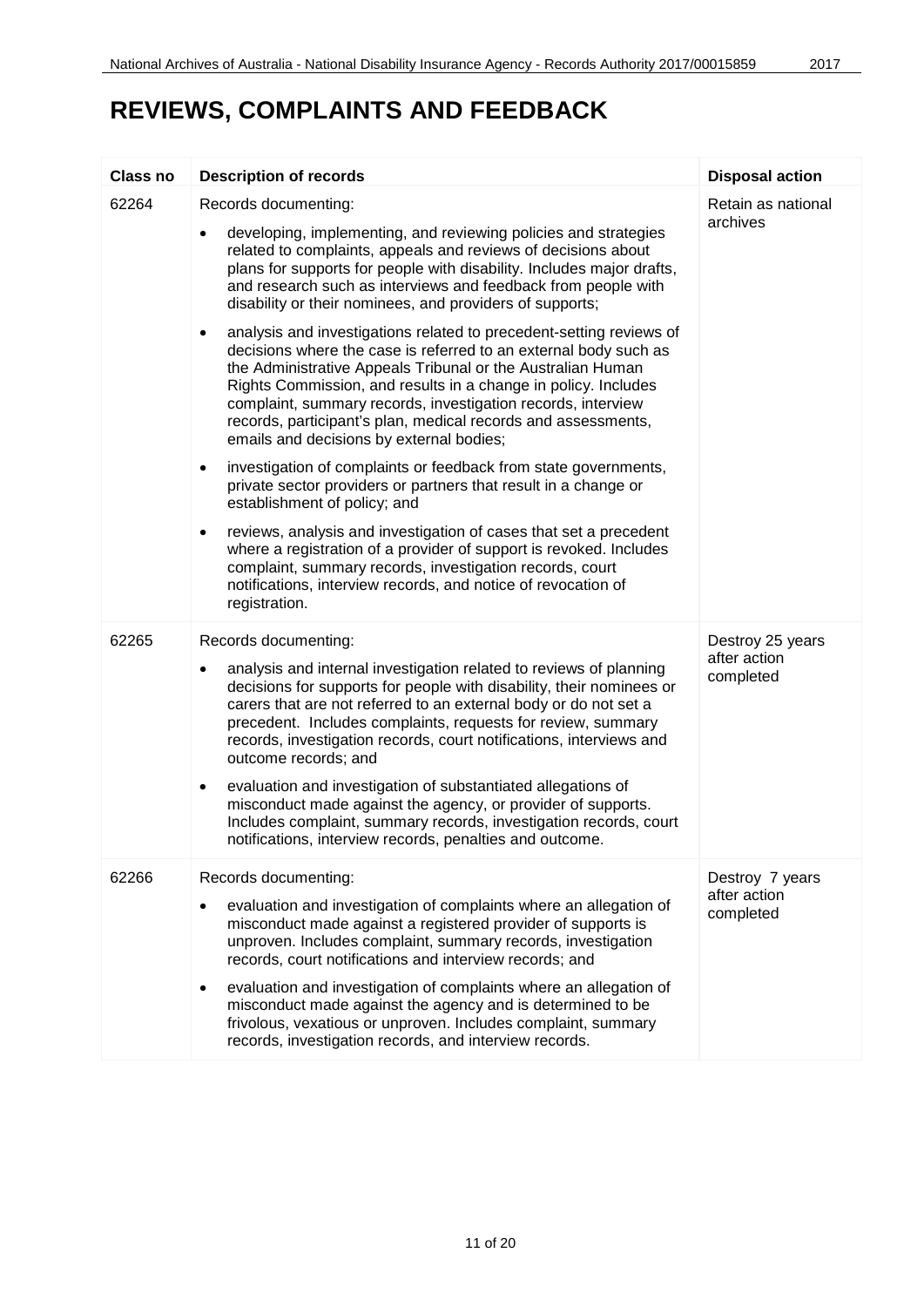### **REVIEWS, COMPLAINTS AND FEEDBACK**

| Class no | <b>Description of records</b>                                                                                                                                                                 | <b>Disposal action</b>                    |
|----------|-----------------------------------------------------------------------------------------------------------------------------------------------------------------------------------------------|-------------------------------------------|
| 62267    | Records documenting:<br>guidelines, operational procedures, and training on managing<br>complaints related to reviewable decisions.                                                           | Destroy 3 years after<br>superseded       |
| 62268    | Records documenting:<br>routine operational administrative tasks; and<br>$\bullet$<br>Reviews, Complaints and Feedback activities other than those<br>٠<br>covered in classes 62264 to 62267. | Destroy 7 years after<br>action completed |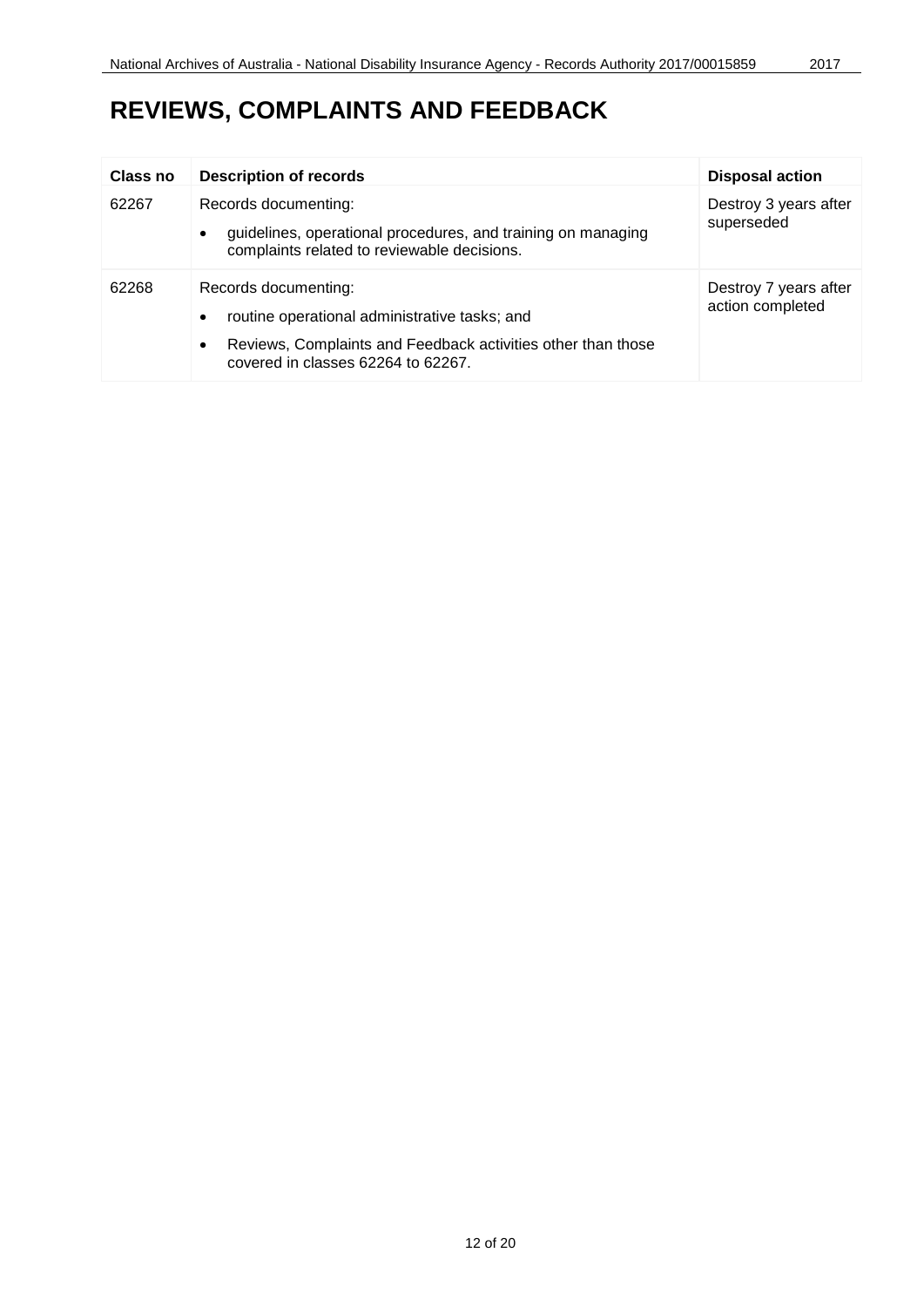### <span id="page-12-0"></span>**WORKING WITH PEOPLE WITH DISABILITIES**

The core business of working with people with disability, their carers or nominees. Includes defining eligibility, developing plans for supports and funding throughout their lifetime, and linking with appropriate mainstream and community services regardless of eligibility for the NDIS.

The core activities include:

- developing, implementing and reviewing policies, strategies, plans, methodologies and frameworks for working with people with disabilities;
- establishing, evaluating, reviewing and reporting on programs, schemes and initiatives;
- establishing and maintaining participant registers and summary records
- developing, implementing and reviewing standards and benchmarks;
- developing, reviewing and providing advice and other information;
- developing and implementing products, tools and calculators;
- evaluating and reviewing of NDIS eligibility;
- development and production of agency publications
- building sector capacity in undertaking educational and marketing campaigns to promote initiatives, programs and services; and
- linking and referring people with disability to supports external to the NDIS.

The performance of the core business is supported by **general activities** such as:

- managing and participating in internal and external committees and meetings;
- undertaking educational and marketing campaigns to promote initiatives, programs and services;
- developing , implementing and reviewing processes, systems and procedures;
- liaising with stakeholders;
- developing educational programs and training;
- planning, conducting and facilitating audits;
- arranging and attending conferences, seminars, discussion forums and workshops;
- planning, conducting and facilitating reports;
- managing surveys;
- delegating powers and authorising actions; and
- identifying, assessing and managing risks.

#### *Cross references to other areas of this records authority*

*For statistics and analysis on People with a Disability, use DISABILITY INSURANCE AND PERFORMANCE (ACTUARY).*

*For benchmark records or justification records for disability classification, use DISABILITY INSURANCE AND PERFORMANCE (ACTUARY).*

*For complaints related to reviews of decisions and referrals to the Administrative Appeals Tribunal, use FEEDBACK, COMPLAINTS AND REVIEWS.*

*For training packages for community linking provided by partners in the NDIS, use WORKING WITH PROVIDERS.*

#### *Cross references to AFDA Express records authority*

*For addresses by the Ministers, members of Government, senior agency officers or members of governing body, use COMMUNITY RELATIONS.*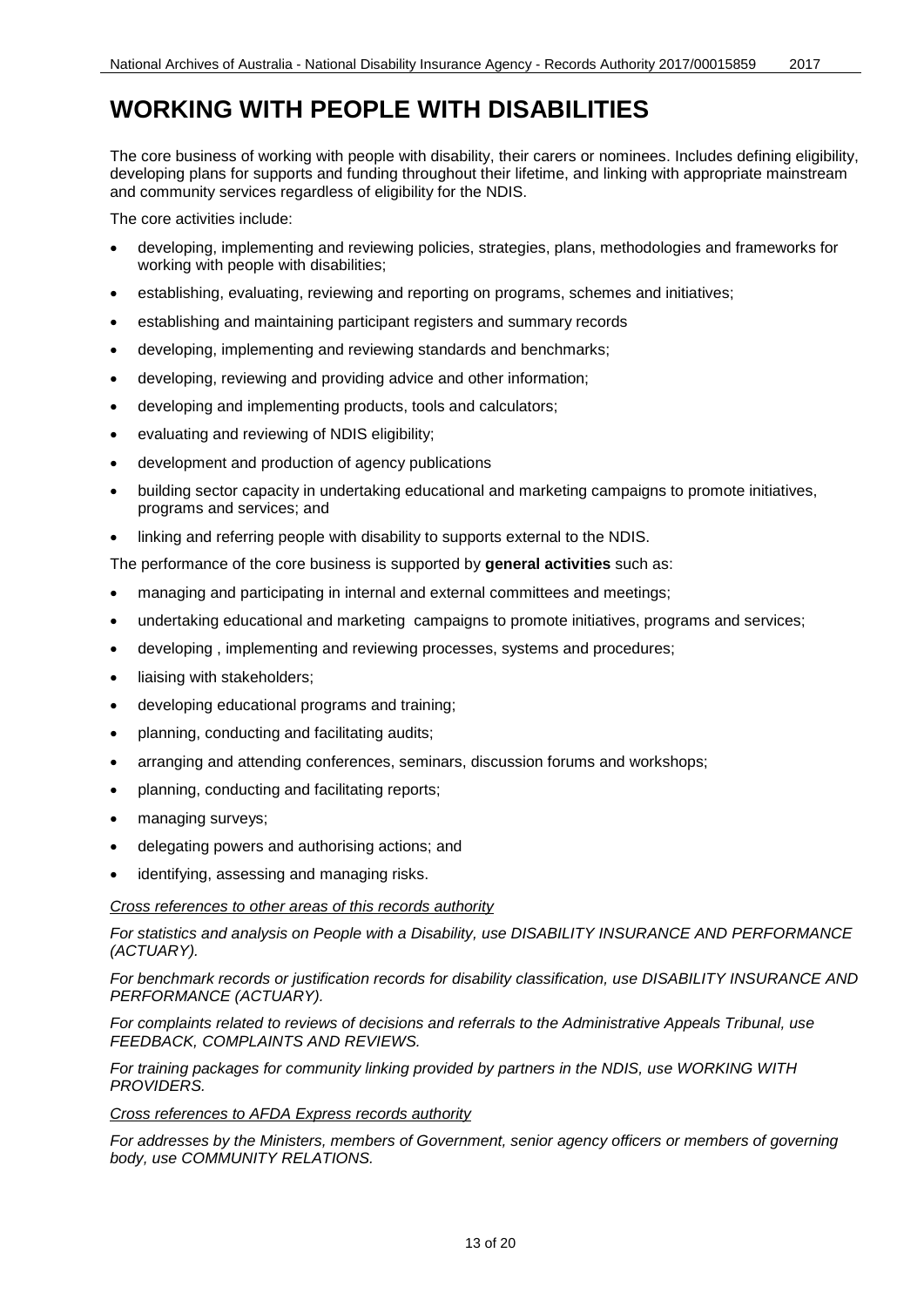*For customer service complaints and responses related general enquiries, use COMMUNITY RELATIONS.*

*For payments to people with disability, nominees or carers who self-manage their supports and services; or supports providers who manage people with disability plans, use FINANCIAL MANAGEMENT.*

*For documenting specific instances of fraud, use FINANCIAL MANAGEMENT.*

*For advice, briefs and submissions to the Minister, Cabinet submissions and the agency's participation in formal inquiries, use GOVERNMENT RELATIONS.*

*For joint venture agreements with State and Territory Governments, use GOVERNMENT RELATIONS.*

*For high level inter-government State and Territory inter-agency committees where NDIS is the secretariat, or pays a significant role, use GOVERNMENT RELATIONS.*

*For formal reports to the Government, States and Territories, related to working with people with disabilities and supporting working papers, use GOVERNMENT RELATIONS.*

*For the issue, receipt and assessment of tenders and management of external service providers, such as*  researchers and consultants related to procurement of goods and services including contracts and *agreements, researching and contract management of Local Area Coordination, use PROCUREMENT.*

*For input into the development of legislation such as the National Disability Insurance Act 2013, and associated rules, including liaising with relevant stakeholders, use STRATEGIC MANAGEMENT.*

*For documenting the disclosure and investigation of fraud allegations made by or about the agency and the management of broad strategies to prevent fraud, use STRATEGIC MANAGEMENT.*

*For significant agency-wide strategic management policies, corporate or business plans, agency performance plans, use STRATEGIC MANAGEMENT.*

*Cross references to other records authorities*

*For records related to outsourcing services that are provided on behalf of the NDIS, such as local area coordinator roles, use General Disposal Authority 40.*

*For records relating to grants and funding arrangements related to research and development projects, use GRANT MANAGEMENT.*

| Class no | <b>Description of records</b>                                                                                                                                                                                                                                                                                                                                                                                                                                                                                                 | <b>Disposal action</b>         |
|----------|-------------------------------------------------------------------------------------------------------------------------------------------------------------------------------------------------------------------------------------------------------------------------------------------------------------------------------------------------------------------------------------------------------------------------------------------------------------------------------------------------------------------------------|--------------------------------|
| 62269    | Records documenting:<br>developing, implementing and reviewing high-level policies, plans,<br>methodologies, frameworks and strategies. Includes final versions<br>of guides (such as identifying suitability requirements), major drafts,<br>proposals, submissions, records of consultation and supporting<br>research related to the design and establishment of contracting out<br>of Local Area Coordination (LAC), Early Childhood Early<br>Intervention (ECEI), Information, Linkages and Capacity Building<br>(ILCB); | Retain as national<br>archives |
|          | establishing, evaluating, reviewing and reporting on the<br>٠<br>implementation of programs, schemes and initiatives such as the<br>Local Area Coordinator (LAC) function; Early Childhood Early<br>Intervention (ECEI) approach, linking people with disability to<br>alternative mainstream and community supports, and Information,<br>Linking and Capacity Building ILCB) projects and grants. Includes<br>final versions, significant drafts, stakeholder consultation,<br>supporting research and high-level reports;   |                                |
|          | master copies of standards and benchmarks. Includes research,<br>$\bullet$<br>defining requirements and related terms and conditions for<br>eligibility, such as disability type;                                                                                                                                                                                                                                                                                                                                             |                                |
|          | high level liaison and consultation in support of the core business<br>$\bullet$<br>undertaken with major stakeholders. Includes government                                                                                                                                                                                                                                                                                                                                                                                   |                                |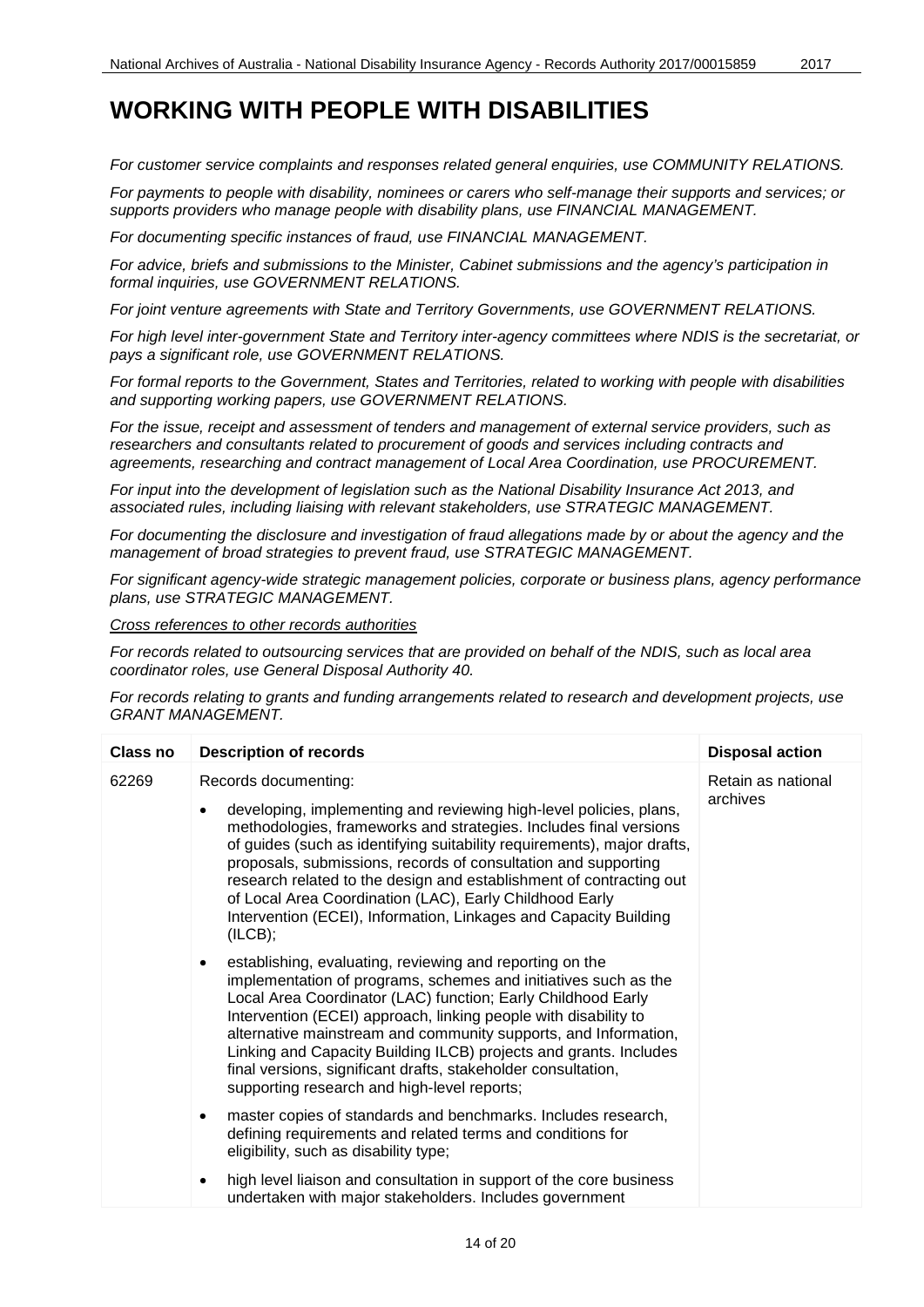### **WORKING WITH PEOPLE WITH DISABILITIES**

| <b>Class no</b> | <b>Description of records</b>                                                                                                                                                                                                                                                                                                                                                                                                                                                                                                | <b>Disposal action</b> |
|-----------------|------------------------------------------------------------------------------------------------------------------------------------------------------------------------------------------------------------------------------------------------------------------------------------------------------------------------------------------------------------------------------------------------------------------------------------------------------------------------------------------------------------------------------|------------------------|
|                 | organisations, professional associations, private sector and<br>community groups;                                                                                                                                                                                                                                                                                                                                                                                                                                            |                        |
|                 | de-identified participant registers and summary records supporting<br>$\bullet$<br>the core business;                                                                                                                                                                                                                                                                                                                                                                                                                        |                        |
|                 | developing and reviewing tools, products and calculators used to<br>$\bullet$<br>pre-assess eligibility provide access for people with disabilities;                                                                                                                                                                                                                                                                                                                                                                         |                        |
|                 | development and review of major promotional, marketing and<br>$\bullet$<br>educational campaigns. Includes final version of marketing<br>materials and products; and                                                                                                                                                                                                                                                                                                                                                         |                        |
|                 | high-level advice given to or received from major stakeholders.<br>$\bullet$<br>Includes final version of formal advice, major drafts, stakeholder<br>consultation and supporting research and briefs;                                                                                                                                                                                                                                                                                                                       |                        |
| 62270           | Records documenting:                                                                                                                                                                                                                                                                                                                                                                                                                                                                                                         | Destroy 120 years      |
|                 | the assessment and case management of plans and support for<br>٠<br>individual participants to determine eligibility. Includes:                                                                                                                                                                                                                                                                                                                                                                                              | after date of birth    |
|                 | approval and notification of eligibility; access requests and<br>consent for accessing records in external organisations; and<br>associated proof of identity documents received from a person<br>with disability, their guardian, nominee, carer, group home.<br>Includes information received from or on behalf of an<br>Indigenous person with disability such as letters from<br>Aboriginal Elders or Kinsman to identify age and name, Adult<br>Centrelink records, school records, and Indigenous Health<br>Providers; |                        |
|                 | medical reports and assessments received from mainstream<br>$\bullet$<br>services such as health, education, and related supports.<br>Includes correspondence and documents provided by<br>participants or nominees, guardians and carers;                                                                                                                                                                                                                                                                                   |                        |
|                 | planner and NDIS notes of initial observations of primary and<br>$\bullet$<br>obvious disability where initial medical evidence is not available<br>from birth or medical records. Includes evidence and liaison<br>through or on behalf of an Indigenous person with disability,<br>such as with the National Aboriginal Health Organisation;                                                                                                                                                                               |                        |
|                 | case file information transferred from in-kind state and territory<br>$\bullet$<br>disability services. Includes data authentication such as proof<br>of identity checks across government systems in Centrelink,<br>and the Departments of Health and Education; and                                                                                                                                                                                                                                                        |                        |
|                 | operational forms, documents and data that map individual<br>$\bullet$<br>plan requirements including calculations using reference<br>package.                                                                                                                                                                                                                                                                                                                                                                               |                        |
|                 | reviews of plans and supports for participants. Includes annual<br>medical and mainstream assessments;                                                                                                                                                                                                                                                                                                                                                                                                                       |                        |
|                 | referrals and linkage to alternative supports external to the NDIS;                                                                                                                                                                                                                                                                                                                                                                                                                                                          |                        |
|                 | summary reports related to the abuse of people with disability,<br>carers, medical professionals and staff in-group homes; and                                                                                                                                                                                                                                                                                                                                                                                               |                        |
|                 | lawful interventions when there is a serious threat to life, health or<br>safety. Includes complaint, NDIS reports on intervention and<br>assistance, court notifications, interview records advice e.g.                                                                                                                                                                                                                                                                                                                     |                        |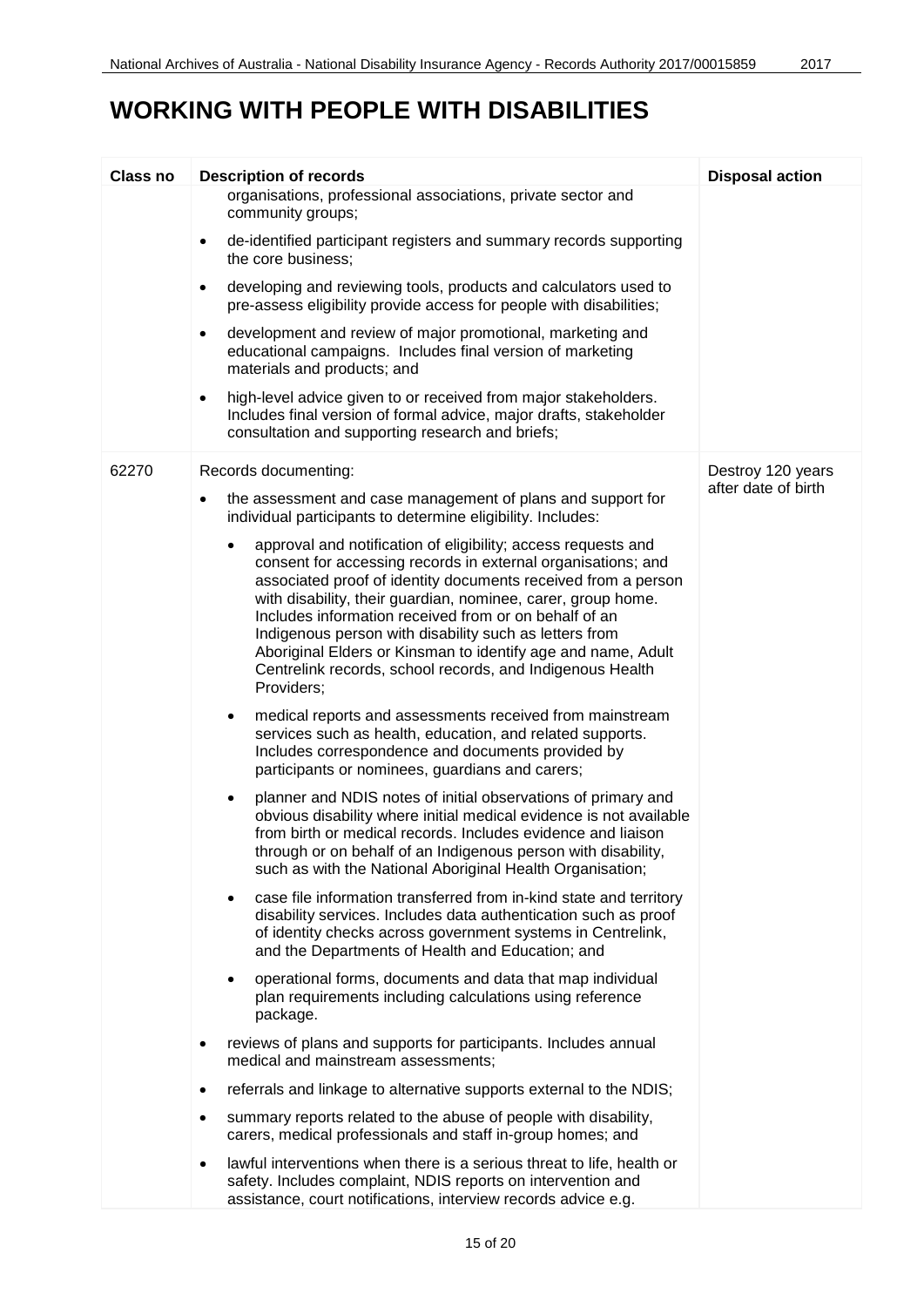### **WORKING WITH PEOPLE WITH DISABILITIES**

| <b>Class no</b> | <b>Description of records</b>                                                                                                                                                                                                                                                                             | <b>Disposal action</b>                    |
|-----------------|-----------------------------------------------------------------------------------------------------------------------------------------------------------------------------------------------------------------------------------------------------------------------------------------------------------|-------------------------------------------|
|                 | provision of legal advice; internal and external correspondence<br>relating to the matter; medical evidence of threat to life, health and<br>safety; and penalties and outcome.                                                                                                                           |                                           |
| 62271           | Records documenting people not eligible for the NDIS and links to<br>alternative programs and supports by Local Area Coordination.<br>Includes:                                                                                                                                                           | Destroy 25 years<br>after last action     |
|                 | access requests and evidential records such as proof of identity<br>documents and birth certificates;                                                                                                                                                                                                     |                                           |
|                 | medical assessments, mainstream services reports and<br>$\bullet$<br>assessments such as school records, health, education,<br>occupational therapy, speech pathology, mental health supports<br>and medication requirements;                                                                             |                                           |
|                 | records and data related to in-kind supports provided by state and<br>$\bullet$<br>territory disability services, with current supports and services<br>provided. Includes data authentication such as proof of identity<br>checks across government systems such as Centrelink, Health and<br>Education; |                                           |
|                 | staff confidentiality agreements to access interagency systems;<br>$\bullet$                                                                                                                                                                                                                              |                                           |
|                 | referring and linking with community and mainstream services<br>$\bullet$<br>including indigenous health providers, family advocates, state and<br>territory programs; and                                                                                                                                |                                           |
|                 | liaison through or on behalf of an Indigenous person with disability,<br>$\bullet$<br>such as the national peak Aboriginal health body representing<br>Aboriginal community. Records include contact, interpretation of<br>issues related to indigenous disability and supports.                          |                                           |
| 62272           | Records documenting:                                                                                                                                                                                                                                                                                      | Destroy 7 years after<br>action completed |
|                 | routine operational administrative tasks; and                                                                                                                                                                                                                                                             |                                           |
|                 | Working With People With Disabilities activities other than those<br>covered in classes 62269 to 62271 and 62273, including:                                                                                                                                                                              |                                           |
|                 | making appointments for new and existing participants to meet with<br>planners and local area coordinators;                                                                                                                                                                                               |                                           |
|                 | booking meeting rooms, on-site visits, vehicles and staff attending<br>follow up appointments;                                                                                                                                                                                                            |                                           |
|                 | letters to confirm appointments and notify recipient of contact<br>$\bullet$<br>arrangements, and/or inability to contact by phone and alternative<br>means;                                                                                                                                              |                                           |
|                 | education, training related to inclusion, linkage and capacity<br>$\bullet$<br>building within the State and Territory disability communities;                                                                                                                                                            |                                           |
|                 | arranging and managing workshops;<br>٠                                                                                                                                                                                                                                                                    |                                           |
|                 | brochures and invitations to workshops;                                                                                                                                                                                                                                                                   |                                           |
|                 | feedback from attendees and surveys; and                                                                                                                                                                                                                                                                  |                                           |
|                 | standard operating procedures related to accessing the NDIS<br>through the portal using tool such as My Access Checker.                                                                                                                                                                                   |                                           |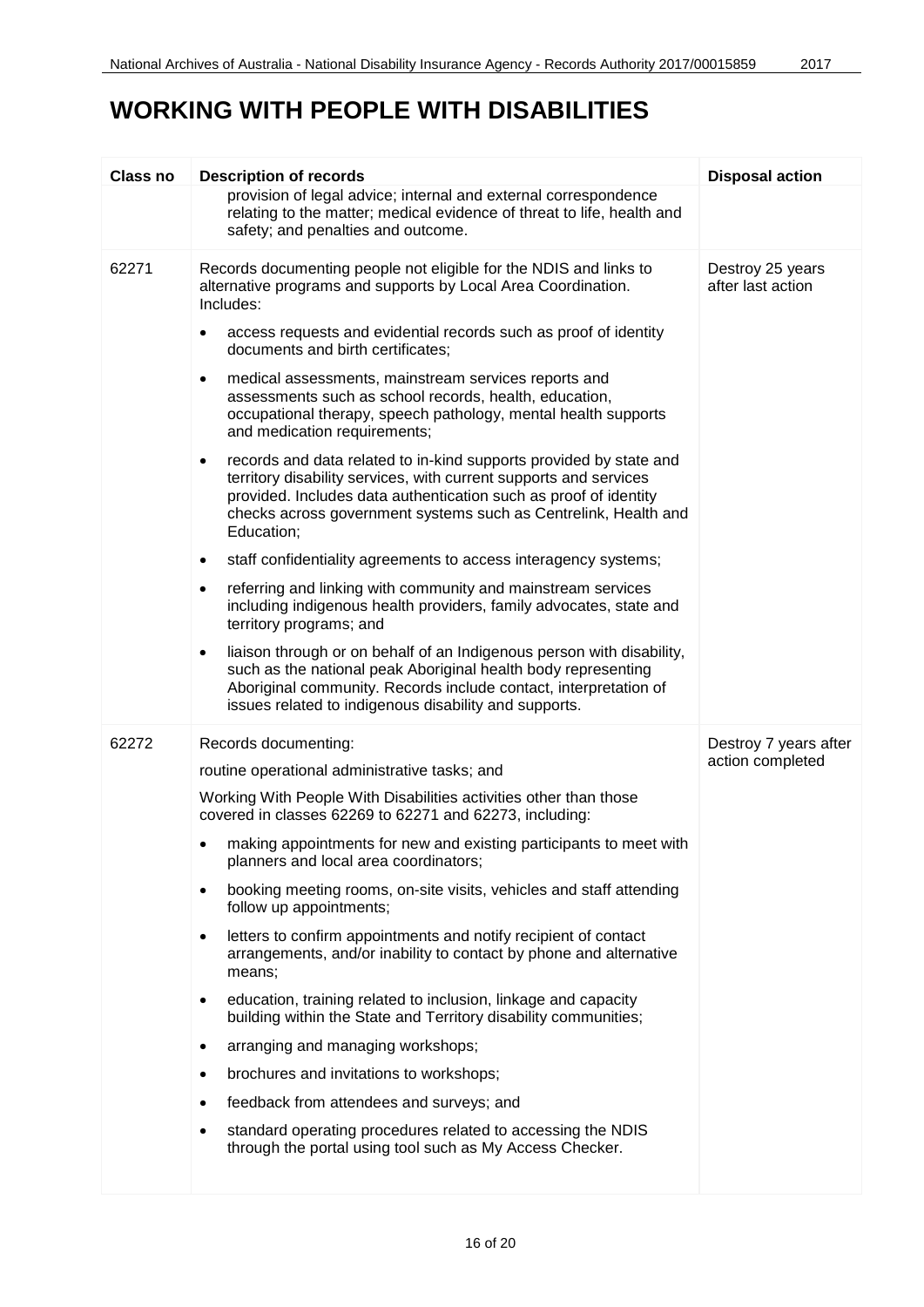| <b>Class no</b> | <b>Description of records</b>                                                                                                                             | <b>Disposal action</b>                                           |
|-----------------|-----------------------------------------------------------------------------------------------------------------------------------------------------------|------------------------------------------------------------------|
| 62273           | Diary entries and planner's notes of conversations with people with<br>disability.<br>[For notes relating to NDIS Access Request Forms, use class 62270.] | Destroy 1 month<br>after added to<br>approved business<br>system |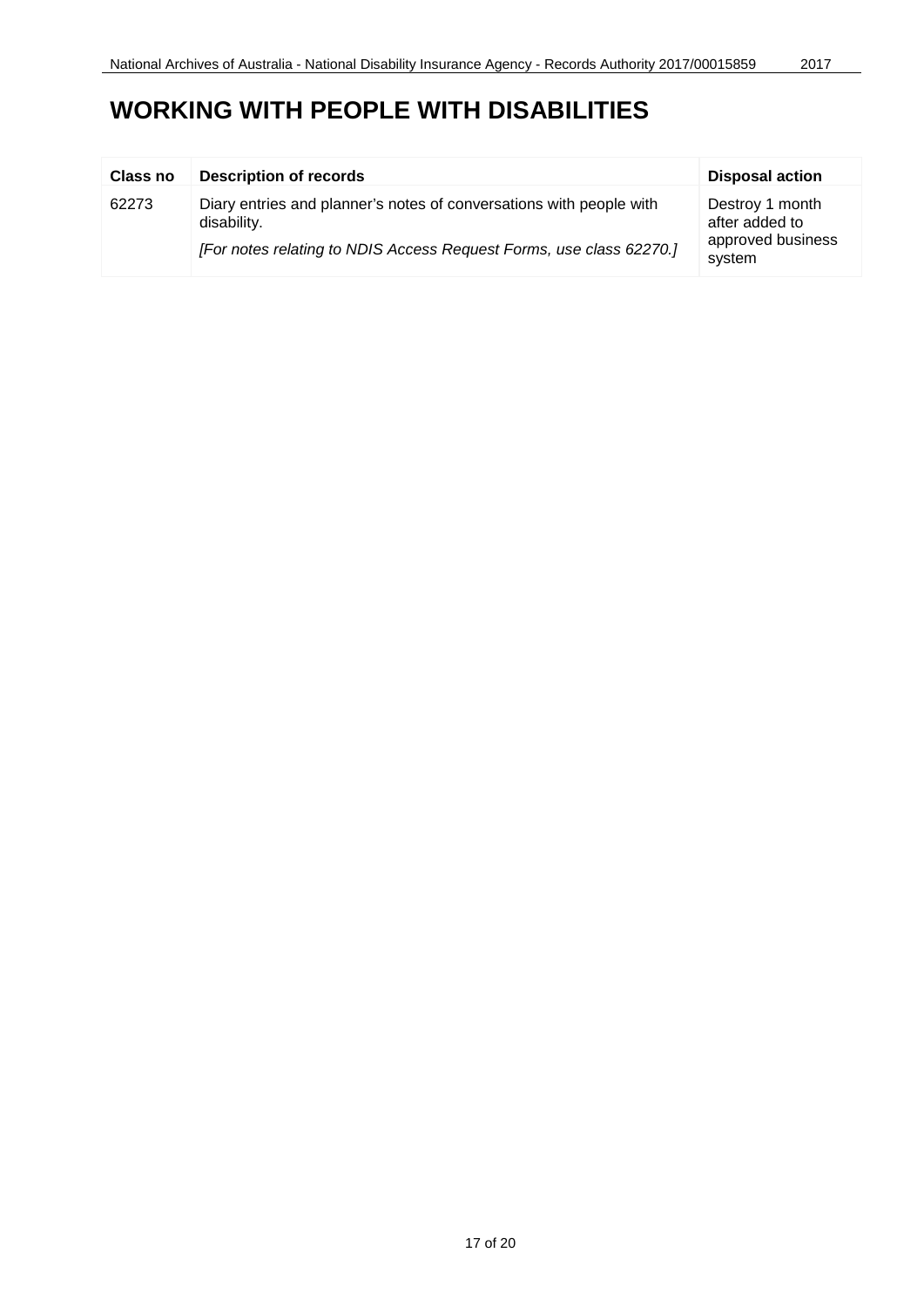### <span id="page-17-0"></span>**WORKING WITH PROVIDERS**

The core business of managing the registration of individual and organisational providers to deliver disability services and supports to participants of the NDIS.

The core activities include:

- establishing support pricing, and producing and distributing pricing catalogues;
- developing, implementing, and reviewing programs and projects;
- developing, implementing, and reviewing standards, policies, plans and strategies, related to the registration process for providers of supports;
- assessing and evaluating registration of Service Providers;
- compiling, maintaining and publishing registers of approved service providers and types of supports;
- monitoring and reporting on providers and market analysis in supports;
- revocation and appeals of registration of providers;
- developing, implementing, and reviewing tools and calculators;
- developing, reviewing and providing advice and other information;
- building sector capacity in undertaking educational and marketing campaigns to promote initiatives, programs and services; and
- developing, delivery and reviewing of training and training materials.

The performance of the core business is supported by **general activities** such as:

- developing, implementing and reviewing internal operating procedures, guidelines, processes and systems;
- liaising and consulting with internal and external stakeholders;
- development and review of guidelines and procedures;
- identifying, assessing and managing risks;
- planning, conducting and facilitating audits;
- managing and participating in internal and external committees or meetings;
- arranging and attending conferences, seminars, discussion forums and workshops;
- planning, conducting and facilitating reports;
- delegating powers and authorising actions and not delegating to a provider; and
- undertaking surveys and consumer enquiries.

#### *Cross references to other areas of this records authority*

*For statistics and analysis on service providers and types of supports and services reference packages, use DISABILITY INSURANCE AND PERFORMANCE (ACTUARY).*

*For the collection of data on providers use DISABILITY INSURANCE AND PERFORMANCE (ACTUARY)*

*For complaints related to reviews of decisions and referrals to the Administrative Appeals Tribunal and Human Rights Commission, use FEEDBACK, COMPLAINTS AND REVIEWS.*

#### For the development and review of Reference packages, use DISABILITY INSURANCE AND *PERFORMANCE (ACTUARY)*

#### *Cross references to AFDA Express records authority*

*For high level internal external committees where the agency provides the secretariat, is the Commonwealth's main representative or plays a significant role, use GOVERNMENT RELATIONS.*

*For supporting the passage of the agency's legislation through Parliament, use GOVERNMENT RELATIONS.*

*For legal advice or issues related to support providers, use LEGAL SERVICES.*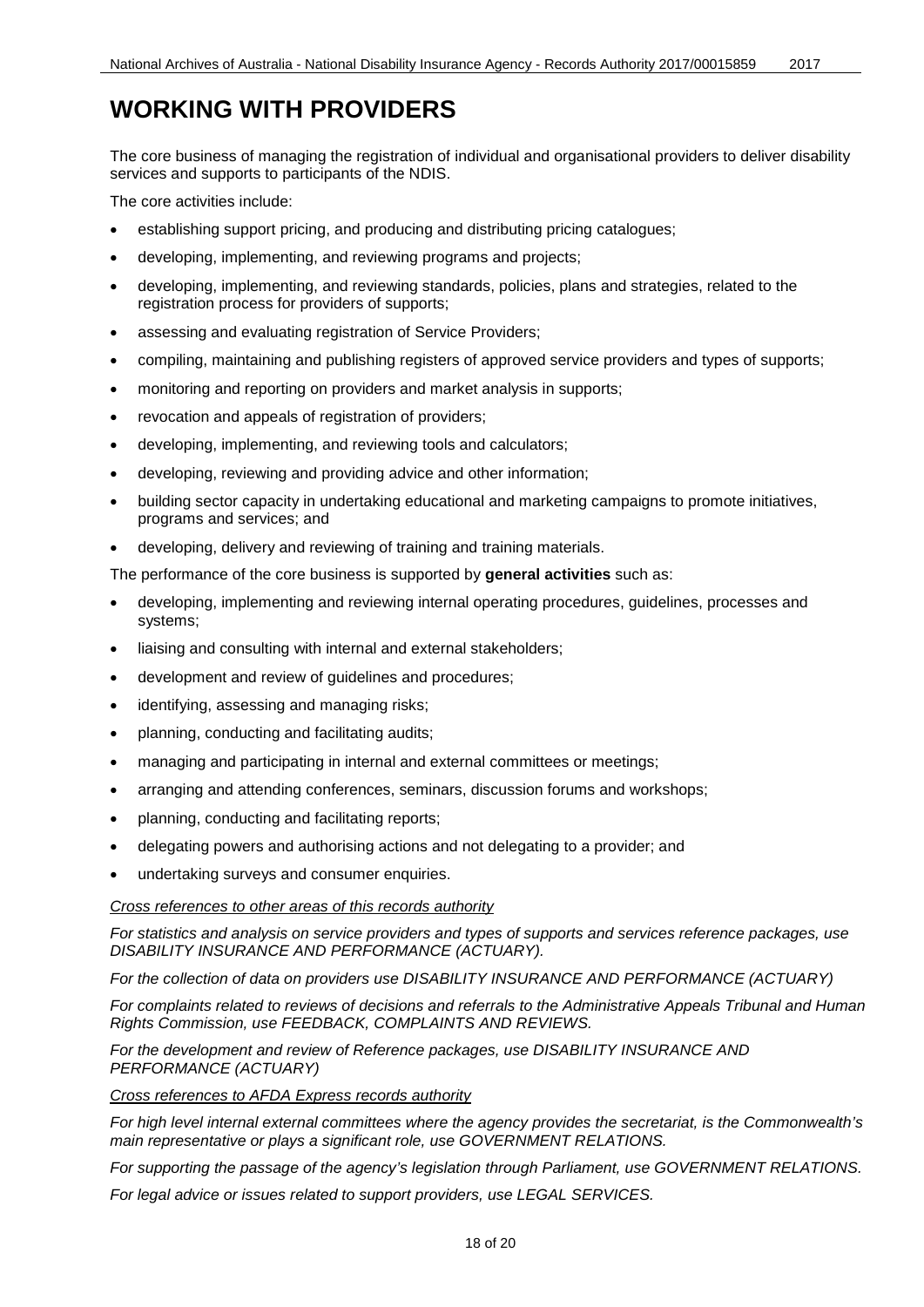#### **WORKING WITH PROVIDERS**

*For visits made by non-government organisations, the public, students and academics, use COMMUNITY RELATIONS.*

*For customer service complaints and responses related to service providers, use* REVIEWS, COMPLAINTS AND FEEDBACK*.*

*For the processing and payment of validated claims for the delivery of approved supports and the specific identification of fraud instances, use FINANCIAL MANAGEMENT.*

*For purchasing with payment cards and making payments by executing payment of validated claims* use FINANCIAL MANAGEMENT.

*For addresses made by the Minister, members of Government, senior agency staff, or members of governing bodies, use COMMUNITY RELATIONS.*

*For Cabinet and other submissions to Government, contributions to parliamentary inquiries, use GOVERNMENT RELATIONS.*

*For strategic management policies, corporate or business plans and agency performance plans use STRATEGIC MANAGEMENT.*

*For advice or submissions to government agencies relating to legislative proposals, use GOVERNMENT RELATIONS.*

*For master set of media releases and statements, use COMMUNITY RELATIONS.*

*For managing the acquisition of goods and services, including external consultants and service providers, use PROCUREMENT.*

*For managing service agreements between people with a disability and plan management providers or main stream providers, use PROCUREMENT.*

*Cross references to other records authorities*

*For records relating to grants and funding arrangements, use GRANT MANAGEMENT.*

*For records relating to the establishment of the board, use GOVERNING BODIES.*

| Class no | <b>Description of records</b>                                                                                                                                                                                                                                                                                                                                                                                                                                                                                                                                                                                                     | <b>Disposal action</b>         |
|----------|-----------------------------------------------------------------------------------------------------------------------------------------------------------------------------------------------------------------------------------------------------------------------------------------------------------------------------------------------------------------------------------------------------------------------------------------------------------------------------------------------------------------------------------------------------------------------------------------------------------------------------------|--------------------------------|
| 62274    | Records documenting:<br>developing, implementing, and reviewing policies and strategies<br>$\bullet$<br>related to the design and establishment of the registration process<br>for support and service providers. Includes the development and<br>design of terms of business for provider registration of small and<br>large businesses, plan management providers and mainstream<br>services. Also includes related terms and conditions for<br>registration, specifications, final versions of guidance documents<br>such as identifying suitability requirements, working papers and<br>research and feedback from providers; | Retain as national<br>archives |
|          | developing, implementing, and reviewing policies and strategies<br>$\bullet$<br>related to provider funding, registration and outcomes for specific<br>supports to be provided in a participant's plan such as specialised<br>disability accommodation, assistive technology, and plan<br>management;                                                                                                                                                                                                                                                                                                                             |                                |
|          | master set of agency publications, educational and marketing<br>$\bullet$<br>program material includes consumer information brochures, fact<br>sheets and consumer e-bulletin;                                                                                                                                                                                                                                                                                                                                                                                                                                                    |                                |
|          | the compiling and maintaining of:<br>$\bullet$                                                                                                                                                                                                                                                                                                                                                                                                                                                                                                                                                                                    |                                |
|          | approved Service Providers Registers; and<br>$\bullet$                                                                                                                                                                                                                                                                                                                                                                                                                                                                                                                                                                            |                                |
|          | registers of types of supports identified by states and territories;<br>٠                                                                                                                                                                                                                                                                                                                                                                                                                                                                                                                                                         |                                |